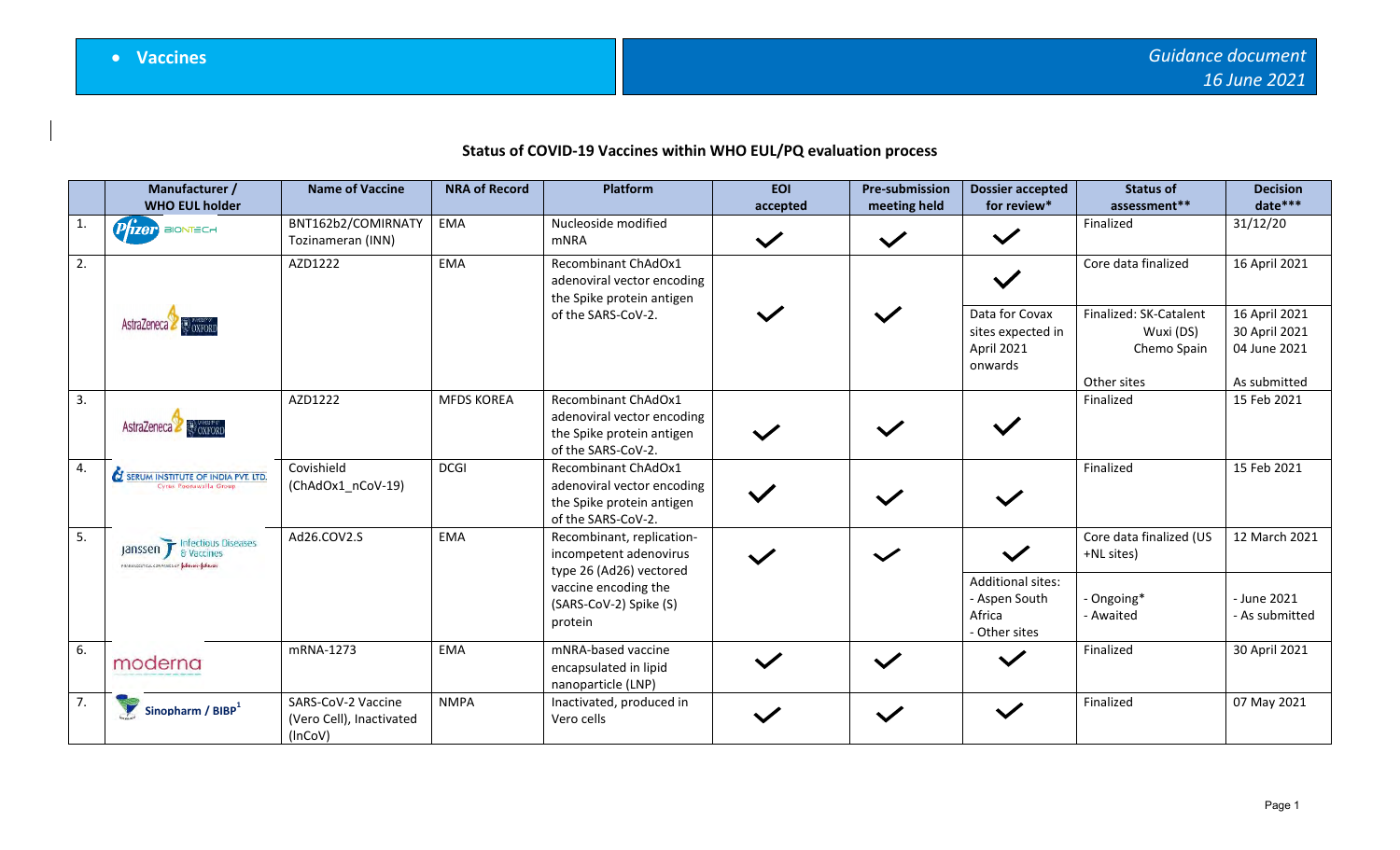|                  | Manufacturer /                  | <b>Name of Vaccine</b>                         | <b>NRA of Record</b> | Platform                                                                                                   | <b>EOI</b>                                                                                                                                       | <b>Pre-submission</b>                                           | <b>Dossier accepted</b>                                             | <b>Status of</b>                                                                                         | <b>Decision</b>                                                                                                                  |
|------------------|---------------------------------|------------------------------------------------|----------------------|------------------------------------------------------------------------------------------------------------|--------------------------------------------------------------------------------------------------------------------------------------------------|-----------------------------------------------------------------|---------------------------------------------------------------------|----------------------------------------------------------------------------------------------------------|----------------------------------------------------------------------------------------------------------------------------------|
|                  | <b>WHO EUL holder</b>           |                                                |                      |                                                                                                            | accepted                                                                                                                                         | meeting held                                                    | for review*                                                         | assessment**                                                                                             | date***                                                                                                                          |
| $\overline{8}$ . | $S$ inovac                      | SARS-CoV-2 Vaccine<br>(Vero Cell), Inactivated | <b>NMPA</b>          | Inactivated, produced in<br>Vero cells                                                                     | $\checkmark$                                                                                                                                     | $\checkmark$                                                    |                                                                     | Finalized                                                                                                | 01 June 2021                                                                                                                     |
| 9.               | THE GAMALEYA<br>NATIONAL CENTER | Sputnik V                                      | <b>Russian NRA</b>   | Human Adenovirus Vector-<br>based Covid-19 vaccine                                                         | Additional<br>information<br>submitted                                                                                                           | Several meetings<br>have been and<br>continue to be<br>held.    | "Rolling"<br>submission of<br>clinical and CMC<br>data has started. | Additional data (Non-<br>CLIN, CLIN, CMC)<br>Required.<br>Following up on<br>inspection<br>observations. | Anticipated<br>date will be set<br>once all data is<br>submitted and<br>follow-up of<br>inspection<br>observations<br>completed. |
| 10.              | <b>OXFORD</b><br>AstraZeneca    | AZD1222                                        | Japan<br>MHLW/PMDA   | Recombinant ChAdOx1<br>adenoviral vector encoding<br>the Spike protein antigen<br>of the SARS-CoV-2.       | Submission from AZ<br>received on 15 June<br><b>MHLW</b> submiited<br>review and GMP<br>reports on 16 June<br>2021. More expected<br>on June 22. | Several meetings<br>held separately<br>with AZ and<br>MHLW/PMDA |                                                                     | Ongoing                                                                                                  | Anticipated<br>date will be set<br>once all<br>information has<br>been received                                                  |
| 11.              | AstraZeneca & OXFORD            | AZD1222                                        | Australia TGA        | Recombinant ChAdOx1<br>adenoviral vector encoding<br>the Spike protein antigen<br>of the SARS-CoV-2.       | Submission from AZ<br>received on 11 June                                                                                                        | Several meetings<br>held separately<br>with AZ and TGA          |                                                                     | Ongoing                                                                                                  | Anticipated<br>date will be set<br>once all<br>information has<br>been received                                                  |
| 12.              | <b>√康希诺生物</b>                   | Ad5-nCoV                                       | <b>NMPA</b>          | <b>Recombinant Novel</b><br><b>Coronavirus Vaccine</b><br>(Adenovirus Type 5 Vector)                       |                                                                                                                                                  | $\checkmark$                                                    | Rolling data<br>starting June<br>2021                               |                                                                                                          |                                                                                                                                  |
| 13.              | <b>NOVAVAX</b>                  | NVX-CoV2373/Covovax                            | EMA                  | Recombinant nanoparticle<br>prefusion spike protein<br>formulated with Matrix-<br>M <sup>™</sup> adjuvant. |                                                                                                                                                  |                                                                 |                                                                     |                                                                                                          |                                                                                                                                  |
| 14.              | Sinopharm / WIBP <sup>2</sup>   | Inactivated SARS-CoV-2<br>Vaccine (Vero Cell)  | <b>NMPA</b>          | Inactivated, produced in<br>Vero cells                                                                     |                                                                                                                                                  |                                                                 |                                                                     |                                                                                                          |                                                                                                                                  |